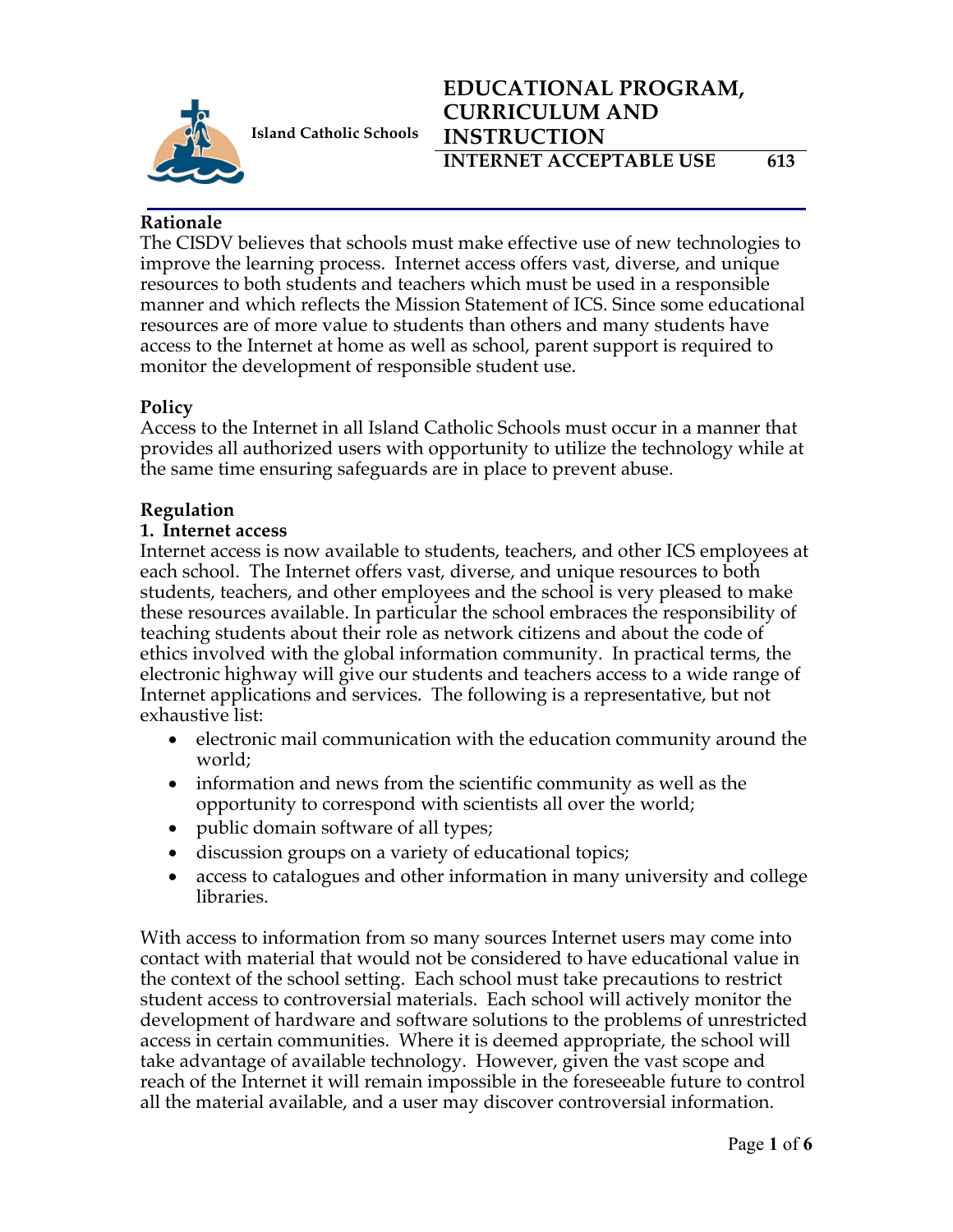

CISDV is committed to the proposition that the value of the information and interaction available on the Internet compensates for the possibility that users may procure material that is not consistent with the educational goals of each school. The benefits to educators and students from access to the Internet in the form of valuable information resources and opportunities for collaboration far exceed any disadvantages of access. The CISDV takes the view that the fact that it is possible to abuse the Internet does not represent an invitation to do so.

In the matter of student accounts the CISDV respects the family's right to decide whether or not to apply for access through the home. Parents are advised that they should fully inform themselves about the Internet because they are the final arbiters of what is an acceptable level of involvement for their children.

Parental permission is a requirement for all prospective student accounts, and it is important that parents be fully aware of the potential dangers that can be encountered on the Internet. Parents need to understand the expectations that account holders must meet with respect to regulations and ethical behaviour, and be prepared to take responsibility for their children's behavior while using the Internet. All users of the Internet provided with access by the schools are expected to behave in an exemplary fashion, and with due respect for the rules and ethical specifications that appear in this document.

#### **2. Terms and Conditions**

Successful operation of the school network requires that authorized users regard the network as a shared resource. It is important that users conduct themselves in a responsible, decent, ethical, and polite manner. The following represent terms and conditions for all authorized users of Internet Accounts in CISDV schools:

- 2.1 The school network is intended for educational and/or research purposes. The use of this account must be to support education and research and must be consistent with the educational objectives of the schools. Uses of other organizations' networks or computing resources must comply with the rules appropriate for those networks.
- 2.2 It is the responsibility of every user to respect and protect the privacy and rights of other users in the school network and the Internet community.
- 2.3 With respect to electronic mail, CISDV supports the principle of its privacy but cannot guarantee privacy.
- 2.4 Authorized users are expected to be aware that there are other users in the school who will want to access the network. The network is a shared resource, and must be used in moderation. It is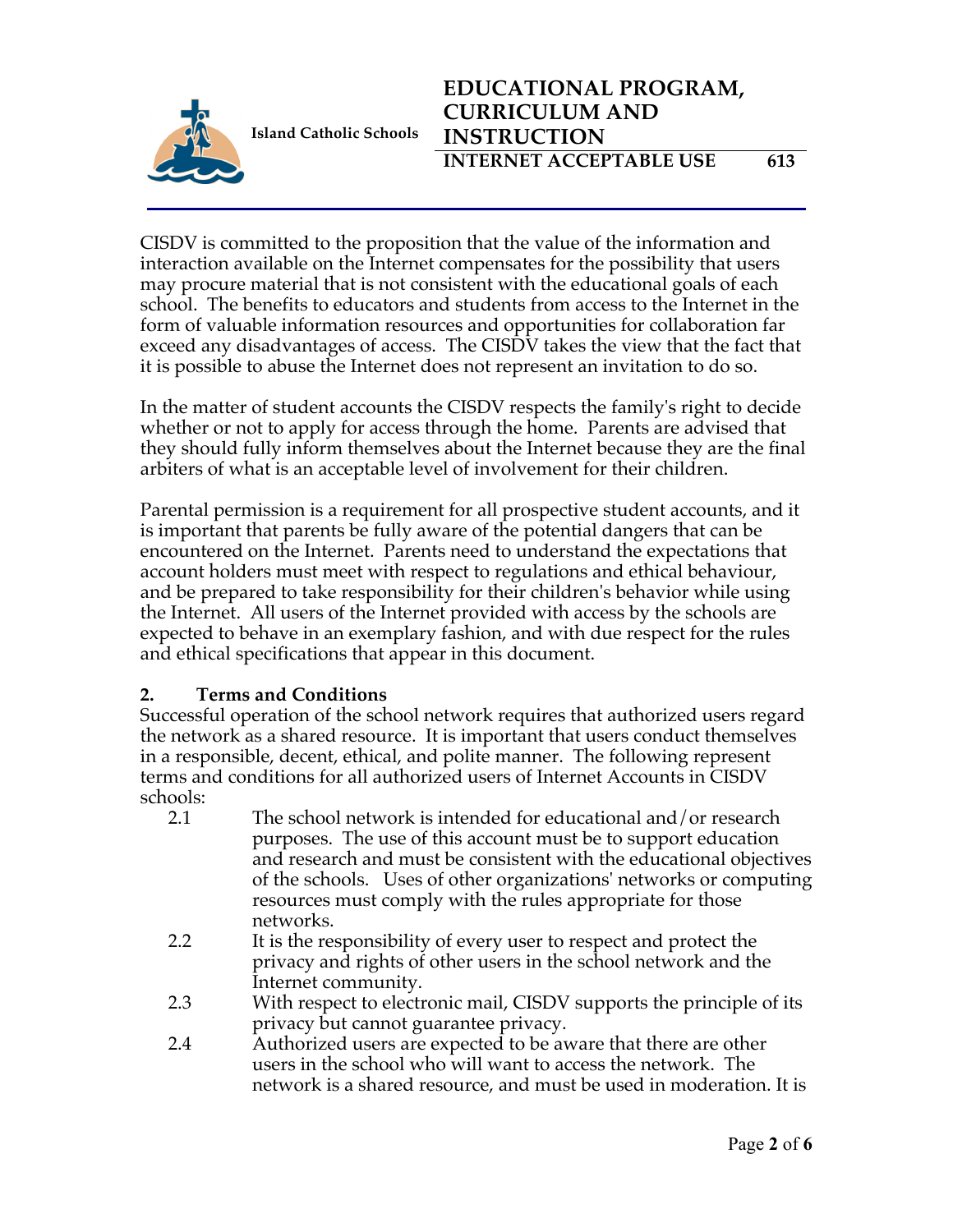

# **EDUCATIONAL PROGRAM, CURRICULUM AND INSTRUCTION INTERNET ACCEPTABLE USE** 613

|     |                                                                 | important not to monopolize the resource and users are responsible                                                               |  |  |
|-----|-----------------------------------------------------------------|----------------------------------------------------------------------------------------------------------------------------------|--|--|
|     |                                                                 | for terminating sessions properly.                                                                                               |  |  |
| 2.5 |                                                                 | Authorized users may download public domain materials for their<br>own use or redistribute them for non-commercial use. However, |  |  |
|     | authorized users assume all risks and liabilities regarding the |                                                                                                                                  |  |  |
|     |                                                                 | determination of whether material is in the public domain.                                                                       |  |  |
| 2.6 | Responsible, legal, and ethical use of the network by CISDV     |                                                                                                                                  |  |  |
|     |                                                                 | authorized users is expected at all times. Behavior on, and use of,                                                              |  |  |
|     |                                                                 | school accounts that is disallowed includes, but is not limited to the                                                           |  |  |
|     | following:                                                      |                                                                                                                                  |  |  |
|     | 2.6.1<br>Vandalism of any kind will result in cancellation of   |                                                                                                                                  |  |  |
|     |                                                                 | privileges. Vandalism is defined as any malicious attempt                                                                        |  |  |
|     |                                                                 | to harm or destroy equipment, data or system performance.                                                                        |  |  |
|     |                                                                 | This includes, but is not limited to the downloading or                                                                          |  |  |
|     |                                                                 | creation of computer viruses. It also includes the practice                                                                      |  |  |
|     |                                                                 | known as "hacking".                                                                                                              |  |  |
|     | 2.6.2                                                           | Failure to respect the fact that the school network is a                                                                         |  |  |
|     |                                                                 | shared resource and must be used in ways that do not                                                                             |  |  |
|     |                                                                 | disrupt services to others. It should not be used for any of                                                                     |  |  |
|     |                                                                 | the following purposes:                                                                                                          |  |  |
|     |                                                                 | for business                                                                                                                     |  |  |
|     |                                                                 | for product and/or service<br>٠                                                                                                  |  |  |
|     |                                                                 | advertisement                                                                                                                    |  |  |
|     |                                                                 | for political lobbying                                                                                                           |  |  |
|     |                                                                 | to download excessively large files<br>$\bullet$                                                                                 |  |  |
|     |                                                                 | without                                                                                                                          |  |  |
|     |                                                                 | the permission of the SNA                                                                                                        |  |  |
|     |                                                                 | to place unlawful information on any                                                                                             |  |  |
|     |                                                                 | system, or for any illegal activity, including violation of                                                                      |  |  |
|     |                                                                 | copyright.                                                                                                                       |  |  |
|     |                                                                 | to give out IDs or passwords without                                                                                             |  |  |
|     |                                                                 | the authority of a system administrator                                                                                          |  |  |
|     |                                                                 | to gain unauthorized access to resources<br>$\bullet$                                                                            |  |  |
|     |                                                                 | or entities                                                                                                                      |  |  |
|     |                                                                 | to view, duplicate, store, or transmit<br>$\bullet$                                                                              |  |  |
|     |                                                                 | pornographic materials                                                                                                           |  |  |
|     |                                                                 | to participate in pyramid schemes                                                                                                |  |  |

- to reveal anyone else's personal address, phone number, or other information.
- 2.7 Users must learn and use Network Etiquette. Examples of network etiquette include (but are not limited to) the following: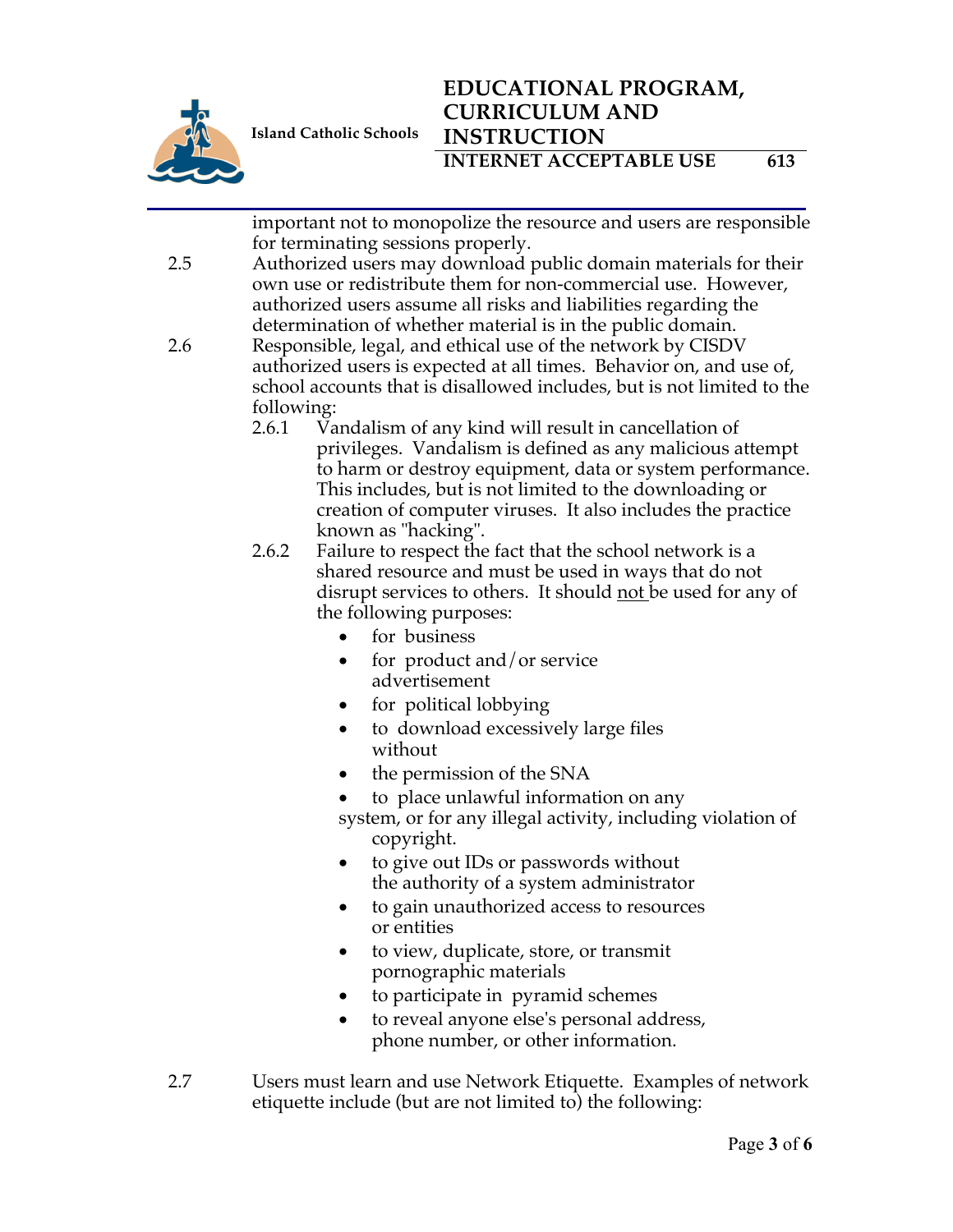

# **EDUCATIONAL PROGRAM, CURRICULUM AND INSTRUCTION**

**INTERNET ACCEPTABLE USE** 613

- 2.7.1 Being aware of and using acceptable e-mail conventions. Being polite. Using appropriate language.
- 2.7.2 Maintaining the privacy of personal information about others.
- 2.7.3 Treating all communications and information accessible via the network as if it were private property (some of it is).
- 2.7.4 Not harassing other users with unwanted e-mail messages.
- 2.7.5 Not sending chain letters.
- 2.7.6 Respecting the privacy of others.
- 2.7.7 Not reposting personal communications without the original author's consent.
- 2.7.8 Remembering to use proper logoff procedures.
- 2.8 Access privileges will terminated under the following condition: 2.8.1 At the discretion of the School Network System Administrator, when he/she believes that a violation of the Acceptable Use Policy has occurred.

#### **3. School Network Administration and Acceptable Use**

To a large extent what is appropriate and acceptable use on any computer network will reflect the decency and common sense of the majority of individual users. It is important for authorized users to be aware of the role of the School Network Administrator (SNA) in the efficient and appropriate operation of the network. The SNA's duties include being the final arbiters of what is considered acceptable use of the network. The use of the Internet is a privilege, not a right, and it is made available only so long as the account user abides by the Acceptable Use Policy. Inappropriate use will result in disciplinary action and could lead to the cancellation of access privileges. The SNA may close an account at any time as required. The administration, faculty, and staff of each school may request the SNA to deny, revoke, or suspend specific user privilege. By signing the attached registration form, account users agree to abide by the terms and conditions of use of the School Network, as outlined in this document.

The CISDV makes no guarantees, whether expressed or implied, with respect to the Internet access it is making available to authorized users. The schools will not be responsible for any damages the user may suffer as a result of use of the account. This includes loss of data resulting from delays, non-deliveries, or service interruptions caused by the school's negligence or errors or omissions. Furthermore, use of any information obtained via the Internet is at the user's own risk. The schools do not accept responsibility for the accuracy or quality of information obtained on the Internet. The schools do not accept responsibility for any liability, financial or otherwise, which users may acquire through the use of the school accounts.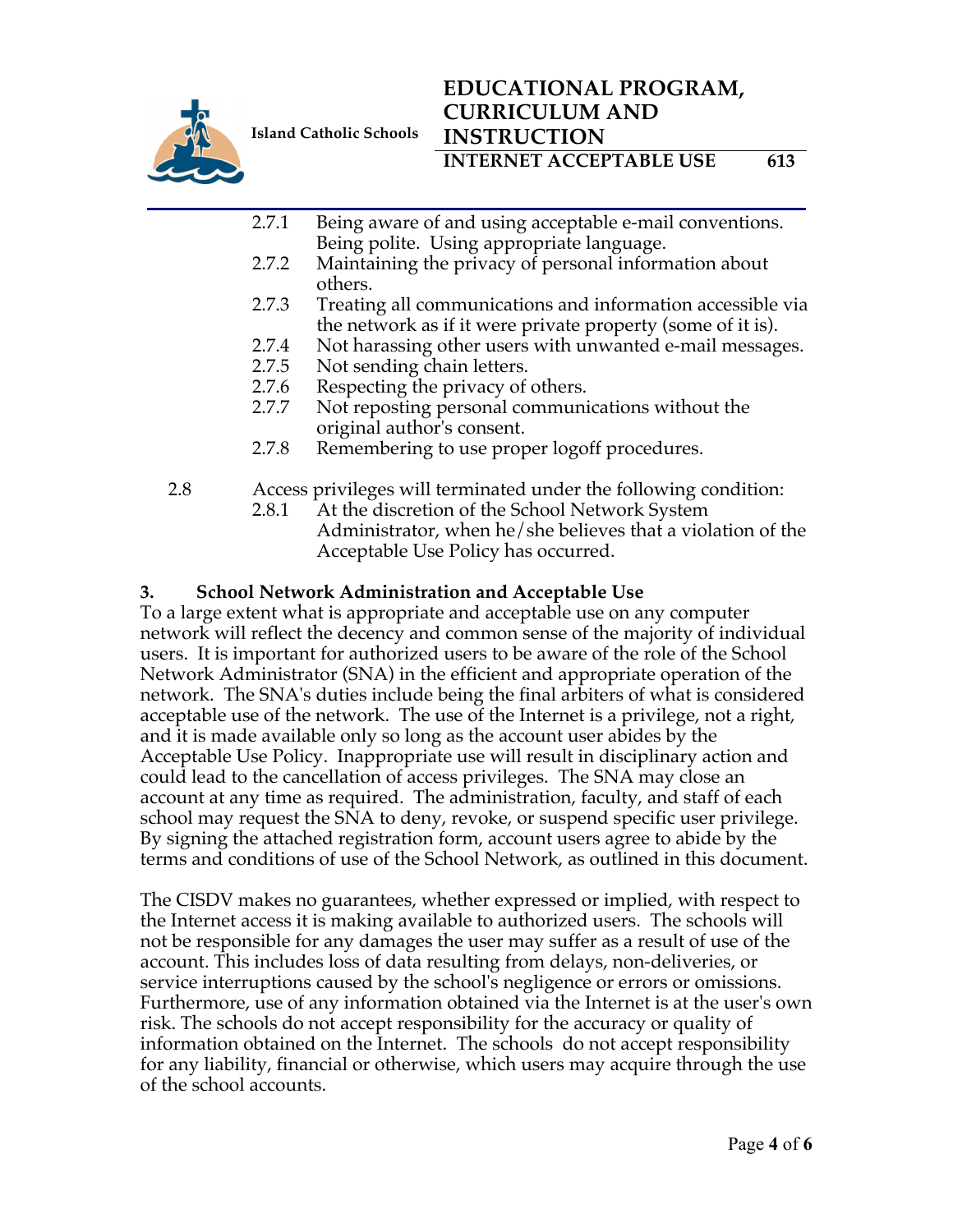

The SNA will be appointed by the Principal. He/she will normally be the teacher responsible for teaching and/or supervising computer education in the school. In the event that no one teacher has this responsibility it may be assumed by the Principal.

# 4. **Web Pages**

# Responsibility

- 4.1 School Web Sites The Principal will designate a staff member to be responsible for the school's web site policy. This person may be the SNA.
- 4.2 Student Web Pages the Principal, in consultation with the SNA will establish a process and criteria for construction and posting of student web pages.

E.g. must be related to student's educational and career preparation. Must include the following notice:

"This is a student web page. Opinions expressed on this page shall not be attributed to school".

4.3 Extra-curricular activities web pages - the Principal, in consultation with the SNA will establish a process and a criteria for the construction and posting of curricular activities web pages.